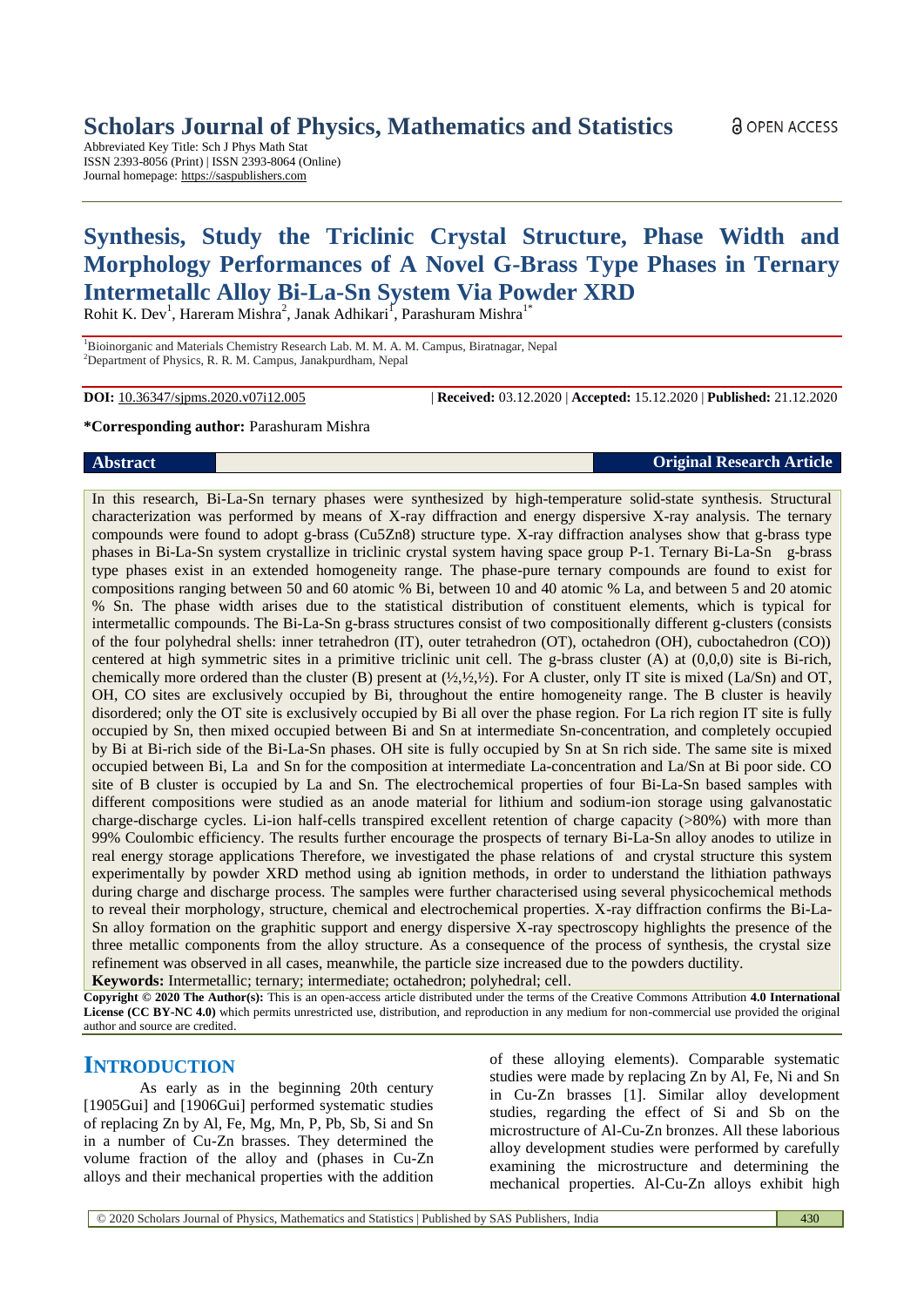damping capacity, shape memory effects and super elasticity which allows a wide variety of possible use.The goal is to be accomplished by implementing a solid and reliable energy matrix, pointing to achieve a target of a net zero  $CO<sub>2</sub>$  emission by 2050 [2]. This difficult task for the energy sector requires additional strategies in order to achieve the desired values. Among solar, biomass and wind power, hydrogen, regarded as an energy vector, has a real potential of progress for the next decades. Currently, hydrogen-based energy covers only a minor part from the total energy consumption [3]. Hydrogen can be directly converted into electricity, when applied in fuel cells, exhibiting high current efficiencies [4]. Considered an emerging alternative to the widely employed fossil fuels, it can be obtained from numerous sources by applying diverse methods (steam reforming, coal gasification, or water electrolysis) [5]. Currently, 96% from the total hydrogen production is covered from fossil fuels, being associated with significant CO2 emissions. Among all the accessible strategies for hydrogen production, electrochemical water splitting represents the most promising approach. It is described as a less environmentally harmful process, with "zero" emissions, if the necessary electrical energy is generated from CO2-free and renewable sources [6]. Accordingly, the hydrogen evolution reaction (HER) is currently the most studied electrochemical reaction [7]. Proton exchange membrane (PEM) electrolysers deliver a promising alternative to an efficient hydrogen production, as they provide numerous advantages over the other techniques, such as significant current densities at high system efficiency [8-10]. Experts are confident that PEM electrolysis cells will be the leading water splitting technology by 2030, especially due to superior characteristics during intermittent operation [11]. The current state-of-the-art mentions Bi-La-Sn. La black and carbon supported Sn nanoparticles as efficient catalysts, for cathodes in PEM electrolysers [12], as for the anodes, they consist mainly in more corrosion resistant materials, like Ir, IrO2 or Ru and RuO2, either supported or unsupported[13]. Even so, the scarcity and high price of the noble metals brings limitations and transforms this technology in a very expensive one. Highly dispersed platinum supported catalysts are usually materials of choice for HER in PEM electrolysers [14]. A further lowering of the platinum amount is strongly required in order to meet the economic targets. Non-noble metal chalcogenides based catalysts such as MoS2 [15,16] or CdS [17] have been recently investigated regarding their activity towards the hydrogen evolution reaction, either in acidic or alkaline media. Another available alternative, which is currently explored, consists in alloying platinum with transition metals like Co Ni Mn [18], leading in this way also to a significant improvement of the activity and stability. Several studies have reported that platinum alloyed with two or more transition metals exhibits superior performance. The main features when choosing catalyst materials are the catalytic activity,

high electrical conductivity and corrosion resistance in the working conditions [19, 20]. Transition metal alloys have been proven to exhibit significant electrocatalytic properties towards hydrogen evolution reaction, both in acid and alkaline aqueous solutions. The possibility to develop ternary Bi-La-Sn alloys for catalytic applications has been endeavourer in several studies, especially as cathodes for PEM fuel cells [21],. Currently, there are limited methods that fit this purpose, such as chemical or sputtering all of them being complicated, time consuming and cost-intensive. The electrochemical method represents an appealing alternative for depositing a ternary alloy, due to its facile application and short deposition time in comparison with other techniques. A major limitation in platinum-transition metals ternary alloys electrode position may arise from the difficulty of co-depositing the noble metal species simultaneous with the less noble ones. The catalytic activity depends mainly on the electronic structure of the material and moreover, alloying various metals often leads to a significant increase in the activity of the final compound. Bi-La-Sn is an electro catalytic reaction that mainly depends on the adsorption energy of atomic hydrogen. Typical volcano plots display the relationship between the catalytic activity of the metals and their Gibbs free energy (DGH) for hydrogen adsorption. A catalyst having DGH value near zero exhibits the best electro catalytic activity for hydrogen [22]. For the most active metals, a fast deactivation is often observed due to adsorption or electrodeposition of impurities. Improvements in preparation technique and very clean surfaces and solutions, lead to catalysts with higher activities . Regarding alloys and intermetallic compounds, a maximum in bond strength and stability is expected when metals located on the left half of the transition group, which possess empty or half and full vacant of d-f –orbital's of cited metals vacant d-f orbitals, are alloyed with metals situated on the right half of the transition main group metal ion as Bi which are good malleable with other metal ions group, having internally paired d-electrons, not available for bonding in pure metals .This may be the reason why Bi alloyed with La and Sn can provide superior catalytic activity compared to conventional La/ C electrodes. . Moreover, the literature was limited to the specific characteristics of compounds with a lack of valid crystallographic data. Motivated by the previously reported Cu6-xZn2þxSb2  $(0 \le x \le 1.0)$ , it was attempted to uncover the existence of Cu-Zn-Sn ternary phases starting from Cu6 xZn2þxSn2. It is noted that in Zr-Ni binary system, Cu41Sn11 (cF416; F43m; 216) is the only compound reported in the phase diagram that bears a close resemblance to g-brass type phase [23]. The main objectives of the present study are to explore the structure, chemical compositions, and phase width of gbrass type Bi-La-Sn ternary system and electrochemical properties of g-brass alloys in Bi-La-Sn system in rechargeable Li and Na-ion batteries. Thermodynamic data for the Li-Sb-Sn system are available from Berger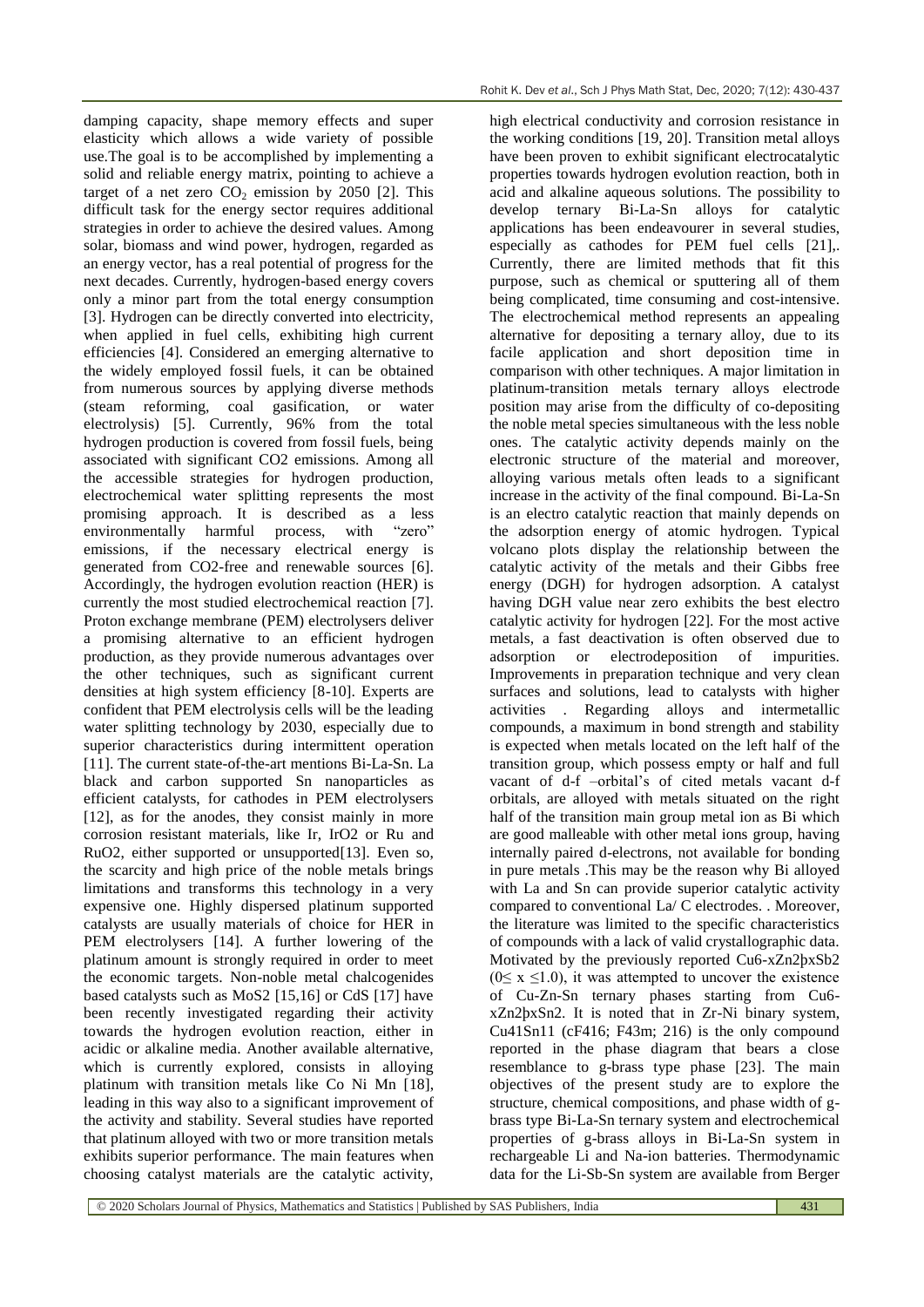and Flandorfer, who determined the partial and integral molar enthalpies of mixing of liquid Bi-La-Sn alloys at  $801^{\circ}$ C [24]. They found a strong exothermic mixing behavior of the Bi-La-Sn system with a minimum of DmixHz-65 kJ mol<sup>1</sup> in the binary Li-Sb system close to  $xLi = 0.75[25]$ . In the course of their work they further estimated the phase boundary of the liquid at 801°C and showed that the primary formation of the high melting compound Bi-La-Sn dominates the solidification behavior of the entire system.This work described the synthesis and study the crystal structure of cited intermetallic alloy.

### **MATERIALS AND METHODS**

All the chemicals used were in this work high purity (99.99%) and purchased from Sigma Aldrich Ternary compounds in Bi-La-Sn system were synthesized by high-temperature solid-state synthesis. Highly pure La (shot, 4-6 mm, 99.999%, ), Ni (teardrop-shot, 1-5 mm, 99.999%,) and Bi (shot, 6 mm, 99.999%,) were taken inside a quartz tube (diameter of 8 mm) according to their weight calculated from the nominal composition (in 300 mg scale). Then the tube was sealed under a high vacuum (~10.5 mbar) using a sealing unit equipped with a diffusion pump. The sealed ampoule (length 3 cm) was kept in a programmable chamber furnace  $(At \ 1200^{\circ}C \ muffle furnace)$ [26]. Initially, the ampoule was heated up to  $500\text{ °C}$  by fast heating  $(120^{\circ}C/h)$ , and the temperature dwelled for 24 h. The reaction mixture was then again heated to  $850^{\circ}$ C with  $12^{\circ}$ C/h ramping rate and hold at that temperature for 24 h for homogenizing the metal mixture. After that, the temperature was slowly (12 $^{\circ}$ C/h) reduced to 450 $^{\circ}$ C and annealed at that temperature for the duration of 84 h. Finally, the furnace was again cooled down to  $250^{\circ}$ C with a ramping rate of  $6^{\circ}C/h$ , and it was turned off to allow the ampoule for air cooling[26]. A series of samples were prepared with a varied composition of La,Sn and Bi using the previously mentioned temperature program to check the phase purity and determine the homogeneity range. Ingots obtained were brittle in nature with a silvery metallic luster and stable in air and water at room temperature [27].

Powder X-ray diffraction (PXRD) and refinement PXRD was used for checking phase purity and phase detection. Room temperature (298 K) PXRD data were collected in a Rigaku fifth generation (Gen 5) MiniFlex600 desktop X-ray diffractometer, with the HyPix-400 MF 2D hybrid pixel array detector (HPAD) equipped with Cu Ka radiation (1.5418 Å). A Bruker D2 Phaser XRD with LYNXEYE XE-T detector was used for some PXRD experiments. All the diffraction patterns were recorded over  $2\theta$  range  $20$ -90 $\degree$  with a step size 0.02. Rietveld refinements were carried out using JANA 2006 program[28]. 15th order Legendre polynomials were used to fit the background and the zero point error was refined freely. Reflections were fitted with the Pseudo-Voigt function (peak-shape function: GW, LX, LY; cutoff: 12 [29]. Peak

asymmetry corrections were done when it was relevant. Refining the profile parameters, profile fit was achieved and to determine the phase purity of the compounds Rietveld refinement was performed. Structural properties, phase transformation and crystal structure, of the milled samples as a function of the compositions were characterized by X-ray diffraction (XRD) using an Inel Equinox 2000 diffractometer [30]. The powder diffraction patterns were collected and ranged from  $5^\circ$ to  $90^\circ$ in  $2\theta$  with Cu Ka (1.56541A) radiation. Rietveld refinement was performed on the X-ray diffraction patterns using the program High score plus [31], in order to calculate the phase amount and index in Crysfire software programme to determine cell parameters. This method takes into account all the information collected in a pattern and it uses the leastsquares approach to refine a theoretical line until it matches the measured profile. The crystallite size (D) and internal microstrain  $(\varepsilon)$  in the milled samples were calculated from the XRD line broadening using the Debye-Scherer formula for particle size. Morphological characterization was performed using a TESCAN MIRA 3 scanning electron microscopy (SEM).

# **RESULTS AND DISCUSSIONS**

#### **Structural Analysis**

.

A powder X-ray diffraction (P-XRD) diagram of  $\mathbf{Bi}_{1.752}$   $\mathbf{La}_{0.123}$   $\mathbf{Sn}_{2.312}$  is shown in Figure 1. The intense Bragg-peaks were indexed in hexagonal symmetry and the lattice parameters were determined as **a=2.8090(9) Å b=3.5882(5) Å c=6.4867(19) Å α=102.44(2)° β=92.974(15)° γ=107.290(17)°**by cell refinement. And refinement value are GOF=0.133,Rwp=3132 and Rp=0.68811.The reflections which can be assigned to small amounts of the side product  $\mathbf{Bi}_{1.752}$   $\mathbf{La}_{0.123}$   $\mathbf{Sn}_{2.312}$  of the initial mixture powders in a linear scale is shown, which allows to identify the phases in the un-milled powders, since it is possible to observe that the peaks in the mixture confirm the presence of La with a phases that coexist at room temperature, Bi (tetragonalgonal closepacked) and La (face-centered cubic), furthermore, other phases corresponding to Sn (body centered cubic) were observed. Additionally, an inset is included on a square root scale to show all planes and to clarify the low-intensity peaks from the background. The results obtained from the refinement analysis in the un-milled powders, are shown in Table 1. As can be noted, the weight percentage of Bi is the majority phase concerning the Bi. So, the weight percentages of La and Sn are according to the percentages of the samples before the milling process. The phases identified of  $\mathbf{Bi}_{1.752}$   $\mathbf{La}_{0.123}$   $\mathbf{Sn}_{2.312}$  It is important to highlight that the main peak of La and Sn (located at 21 of 2θ degree) are difficult to appreciate due to their overlap whit the main peak of the Bi fcc and hcp but, the next peaks and the refinement results of each phase confirm the presence of these elements, in order to analyze the results obtained from each ternary alloy, is generated the following discussion.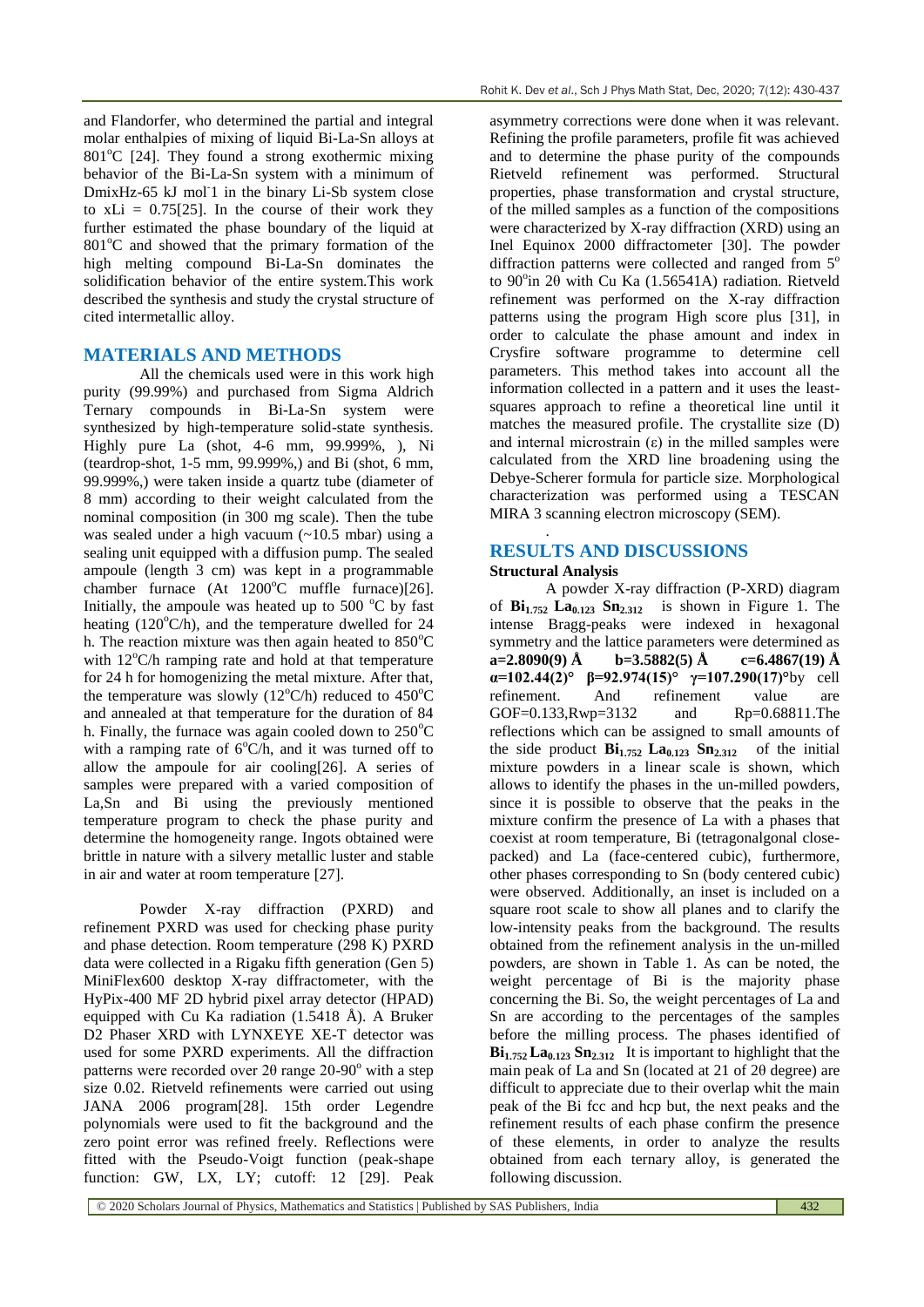When the mixture  $\mathbf{Bi}_{1.752}$   $\mathbf{La}_{0.123}$   $\mathbf{Sn}_{2.312}$  is subjected to 6 h of milling time, an allotropic transformation in the La structure occurs, since no peaks corresponding to Bi (tetragonal close-packed) phase are found in the composition. This phenomenon is attributed to the stabilized of the face-centered triclinic Bi phase promoted by the diffusion of the atoms of bcp-La toward fcc-Sn structure, due to the high energy generated during the milling process. This effect has already been studied by other researchers [32]. Furthermore, the X-ray diffraction confirms the formation of an a Bi-La-Sn solid solution promoted by the diffusion of theBi and Laatoms, toward the Sn structure. On the other hand, in the XRD pattern corresponding with  $\mathbf{Bi}_{1.752}$   $\mathbf{La}_{0.123}$   $\mathbf{Sn}_{2.312}$  composition which is shown in the broadening of the peaks located at ~51.7° ~60.5° and ~80°C of 2 $\theta$  are observed, which indicates that a refinement promoted by the decrease in the crystal size from 40.27 nm to 20 nm occurred. Also, the above mentioned can be corroborated with the MAUD refinement (not shown here), whose values are presented in Table 1. Due to the severe plastic deformation generated by the mechanical alloying, a slight peak displacement can be observed in Rietveld refinement observation shown in figure. On the other hand, when the **Bi1.752 La0.123 Sn2.312** composition was milled during 7 h, the same effect was observed, i.e., Bi-La-Sn inetrmetallic was observed. Moreover, in Figure.1 is observed a slight peak displacement, associate with the lattice parameters distortion and the broadening of the peak  $(1\ 1\ 1)$  located at  $\sim 51.9$  in  $2\theta$ degree, this phenomenon can be attributed to

modifications in the crystallite size from 21.18 to 11.83 nm, and/or lattice strain which can be explained by the differences of lattice parameters between **Bi-La-Sn**  is formed a solid solution. Finally, the **Bi1.752 La0.123 Sn2.312** mixture is shown in Fig. 2 a) after being subjected to 7 h of milling time, and it was possible to observe only the  $(1\ 1\ 1)$   $(2\ 0\ 0)$  and  $(2\ 2\ 0)$  planes, corresponding with fcc-structure, which indicates that a **Bi1.752 La0.123 Sn2.312** solid solution, had been formed. In this case, the diffusion of the Bi and La atoms toward the Sn--phase had occurred, this argument can be corroborated with the refinement results shown in Table 1. On the other hand, in Figure - 2 shown refined graph it can be observed a slight peak displacement toward the left, which indicates an increment in the lattice parameter, attributed to the lattice parameter distortion. It's important to mention, that the ternary Bi-La-Sn phase diagram predicts the formation of a-Bi and g-La and Sn phase for the compositions  $\mathbf{Bi}_{1.752}$   $\mathbf{La}_{0.123}$   $\mathbf{Sn}_{2.312}$ under equilibrium conditions. However, mechanical alloying is a non-equilibrium processing technique. The choice of the phase strongly depends on the ratio of the mole-fraction of Bi and La. Besides, the formation of a is possible to obtain depending on the milling time. As a complementary characterization to the powder XRD spectra shown in figure 1. And structural analysis, parameters such as the crystal structure, cell parameters, crystal size, particle diameter, microstrains were obtained by Rietveld refinements, which are shown in Table,2 and 3D structure is shown in figure 3.



.

**Fig-1: Powder XRD spectra of Bi-La-Sn alloy**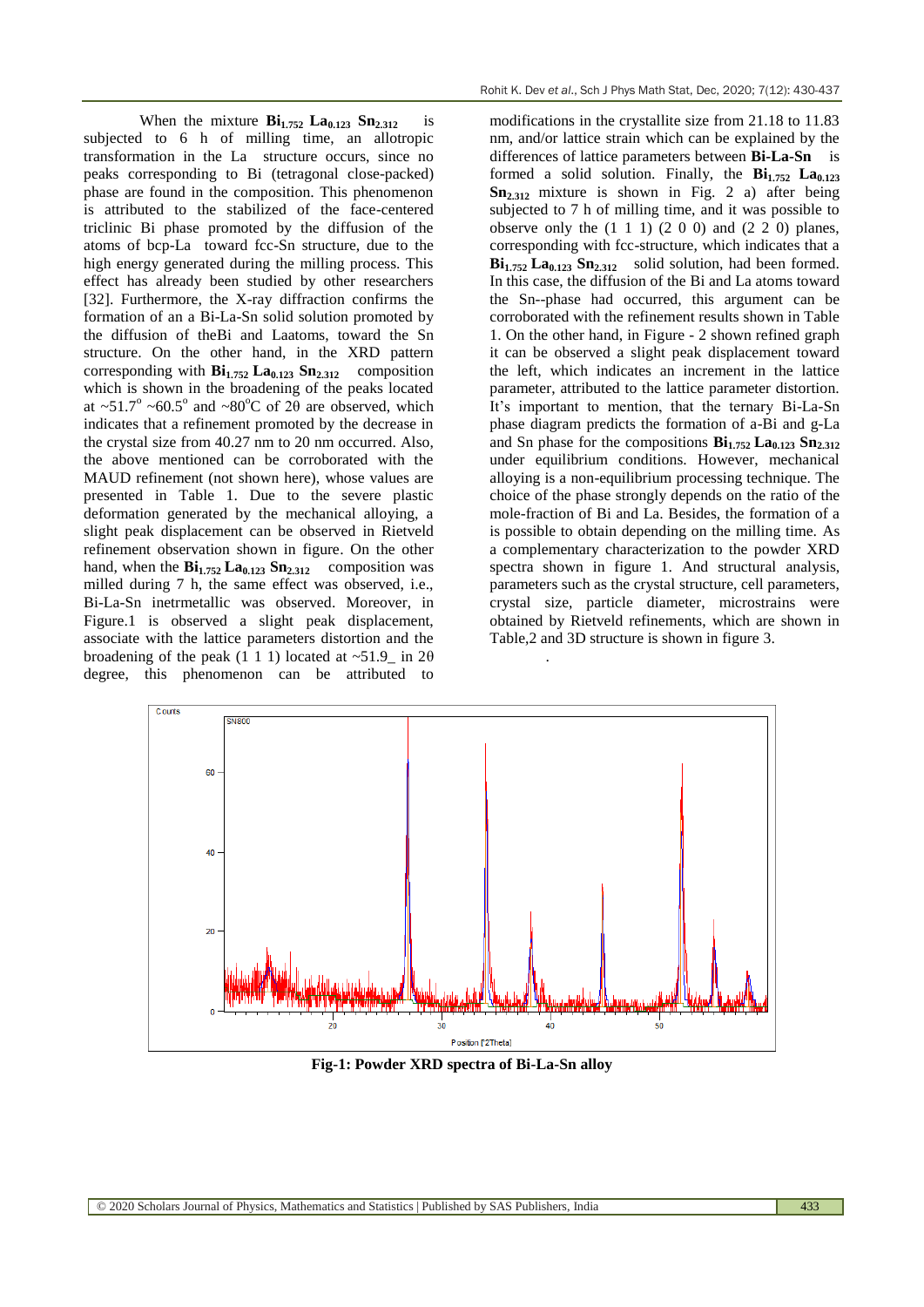

**Fig-2: Rietveld refinement graph of Bi1.752 La0.123 Sn2.312**

| Formula sum                               | $Bi_{1.752}$ La <sub>0.123</sub> Sn <sub>2.312</sub>                                                        |
|-------------------------------------------|-------------------------------------------------------------------------------------------------------------|
| Formula weight                            | $657.7$ g/mol                                                                                               |
| Crystal system                            | triclinic                                                                                                   |
| Space-group                               | $P - 1(2)$                                                                                                  |
| Cell parameters                           | a=2.8090(9) Å b=3.5882(5) Å c=6.4867(19) Å $\alpha$ =102.44(2)° $\beta$ =92.974(15)° $\gamma$ =107.290(17)° |
| Cell ratio                                | $a/b=0.7828 b/c=0.5532 c/a=2.3093$                                                                          |
| Cell volume                               | 60.49(3) $\AA^3$                                                                                            |
| Z                                         | 2                                                                                                           |
| Calc. density                             | 36.1086 $g/cm3$                                                                                             |
| Meas. density                             | $35.9761$ g/cm <sup>3</sup>                                                                                 |
| Pearson code                              | aP4                                                                                                         |
| Formula type                              | NO.                                                                                                         |
|                                           | Ieb                                                                                                         |
| Wyckoff sequence<br>Index<br>Refine value | $0 \le h \le 1, 0 \le k \le 3, -1 \le l \le 2$                                                              |
|                                           | GOF=0.133, Rwp=0.3132, Rp=6811                                                                              |





**Fig-3: 3D structure of Bi1.752 La0.123 Sn2.312 obtained from CIF**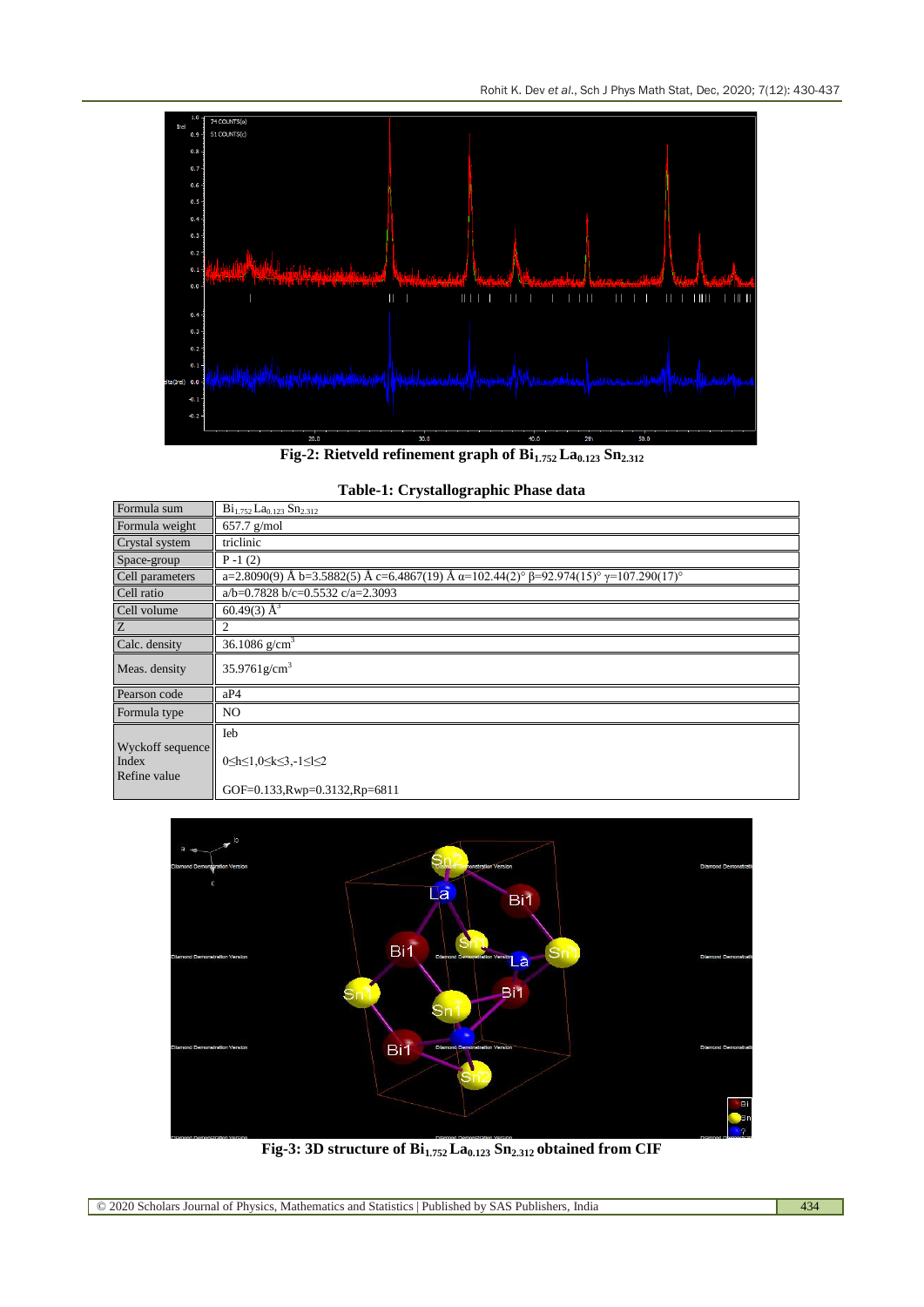| <b>Atom</b>     |      | $Ox.$ Wyck. | <b>Site</b> | x/a | v/b                                  | z/c | U [A <sup>2</sup> ] |
|-----------------|------|-------------|-------------|-----|--------------------------------------|-----|---------------------|
| Bi1             | $+3$ | 2i          |             |     | $0.39083$ -0.00492 0.27160           |     |                     |
| Sn1             | $+2$ | 1b          |             |     |                                      | 1/2 |                     |
| Sn2             | $+4$ | 1e          |             | 1/2 | $-1/2$                               |     |                     |
| La              | $+3$ | 2i          |             |     | $0.31200$ $0.06712$ $0.08712$        |     |                     |
| La              | $+3$ | 2i          |             |     | $0.00000$ $0.05412$ $0.65130$        |     |                     |
| La              | $+3$ | 2i          |             |     | $\overline{0.07}412$ 0.09654 0.04368 |     |                     |
| $\overline{Bi}$ | $+3$ | 2i          |             |     | $0.32170$ 0.87130 0.52340            |     |                     |

| <b>Table-2: Fraction Atomic parameters</b> |  |
|--------------------------------------------|--|
|--------------------------------------------|--|

#### **Table-3: Selected bond angles**

|     | La              | La  | 107.156 |
|-----|-----------------|-----|---------|
| Bi1 | La              | Sn1 | 25.870  |
|     | La              | Sn1 | 110.929 |
|     | La1             | Sn1 | 129.730 |
|     | La <sub>2</sub> | Sn2 | 69.015  |
| Sn1 | La1             | La  | 180.000 |
| Sn  | La2             | Bi1 | 55.085  |
| La  | Bi1             | Sn2 | 146.549 |
|     | La              | Bi1 | 112.932 |
| Sn2 | La              | La  | 180.000 |
|     | La              | Bi1 | 99.672  |
| La  | La              | La  | 36.504  |
|     | La              | Bi1 | 125.375 |
|     | La              | La  | 117.906 |
|     | La              | Sn2 | 73.980  |
|     | Sn1             | La  | 0.000   |
| Bi  | La              | Bi1 | 83.730  |
|     | La              | Bi1 | 111.895 |

#### **SEM Micrograph**

SEM micrographs of the un-milled powders and powders milled during 7 h for **Bi1.752 La0.123 Sn2.312**  compositions, are shown in Figure 4. The morphology and size of the un-milled powders are shown in figure4. Bi powder has an elongated ligament-like morphology with a particle size around 20 mm, meanwhile iron powder has irregular morphology with a particle size over 80 mm and La powder has a flake-like

morphology with a particle size around of 28 mm. Before the mechanical alloying process, the mixture is showed in the figure 4 where the particle diameter compositions were 75.47 mm.. After 7 h of milling [33]. As can be observed, due to the process of mechanical alloying, a noticeable change in the shape and size of the powders had occurred.



**Fig-4: SEM micrograph of Bi1.752 La0.123 Sn2.312**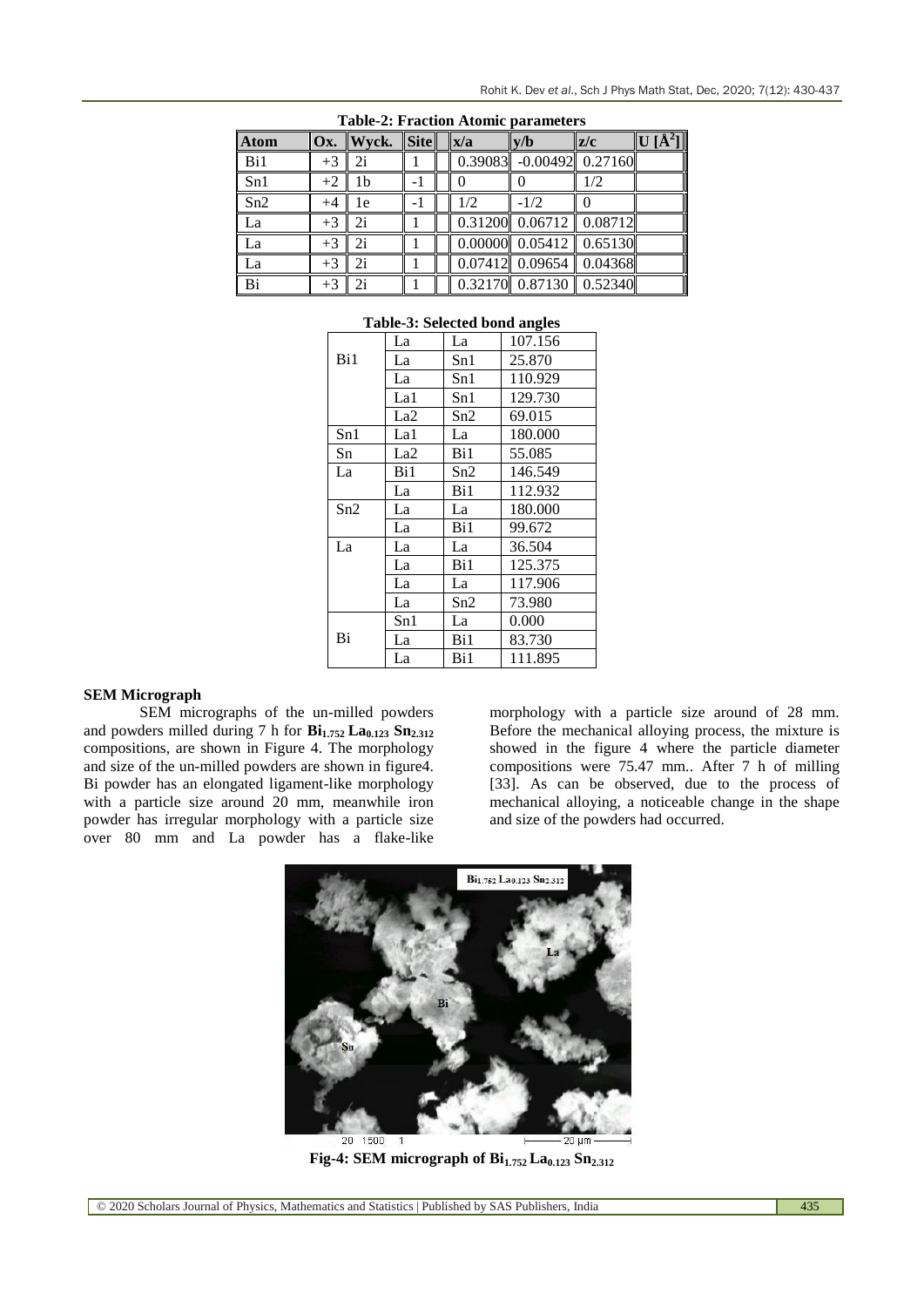As per microstructure formation during ball milling is governed by a competition between the cold welding and fracturing of powder particles under the repetitive events of impact. In these ternary alloys, the milled compositions show an irregular morphology with particle sizes around 75.5 mm according to the particle size crystallographic data shown in Table 1. Moreover, it is possible to observe that the content of the ductile elements (Bi and Sn) promotes the formation of large agglomerates when are mixed with brittle elements (La) as a result of the process of mechanical alloying.

### **CONCLUSIONS**

In the ternary system Bi-La-Sn only one ternary compound occurs,  $\mathbf{Bi}_{1.752}$   $\mathbf{La}_{0.123}$   $\mathbf{Sn}_{2.312}$ which was found in both isothermal sections. In general, both isothermal sections are similar in their general outline and actually, only differ by the variation of the binary systems with temperature. Our results show that lithiation of the binary phase **Bi1.752 La0.123 Sn2.312** starts with an alloying reaction (up to 40 at.% Bi at  $400^{\circ}$ C), without changing the corresponding crystal structure.The structural analysis showed the formation of the solids solution with a triclinic phase, i.e., an fcc phase it was obtained, in all cases. As a consequence of the milling process, the crystallite size decreased in each of the compositions. SEM images showed the formation of big agglomerates promoted by cold welding and the ductile powders. On the other hand, the saturation magnetization (MS) increased with the obtaining of the solids solutions\ Since the solubility of Li seems to be retrograde, it can be expected that it exists also at ambient temperature. Further lithiation leads to a conversion reaction with the formation of Bi-La-Sn and simultaneous precipitation of small (Sn) crystals. Ductile, micro-structured (Sn) acts as a "buffer" for mechanical stress caused by the formation of various Bi-La and La-Sn compounds. Only upon a Sn concentration of approx. 60 at.% also La-Sn alloys start to form by litigation . Our investigations were performed on alloys annealed at 300  $^{\circ}$ C and 600 $^{\circ}$ C, although knowledge of phase relations at lower temperatures, at whichLa-Sn usually operate is crucial. It has to be noted that phase equilibria at room temperature are not experimentally accessible by liquid alloying at high temperatures. This especially applies to Bi-La-Sn where primary crystallization of is Figure 4 SEM micrograph of  $\mathbf{Bi}_{1.752}$   $\mathbf{La}_{0.123}$   $\mathbf{Sn}_{2.312}$  dominant. Nevertheless, a reliable extrapolation to ambient temperature is possible In this way the prediction of the reaction pathway during the lithiation at room temperature using Sb/Sn as anode material would be possible. Future large scale applications of Bi-La-Sn anodes in galvanic cells are limited by relatively high costs of the materials and the discussion of declaring Sn as a highly applicable material which has to be largely production from industrial productions so this intermettalic alloy can be applied huge amount in future the they are still interesting as niche products for special

applications can be used in nanomaterials as super conductor materials.

#### **Declaration of Competing Interest**

All authors each made a significant contribution to the research reported and have read and approved the submitted manuscript. At the same time, the authors declare that they have no conflict of interests or personal relationships that could have appeared to influence the work reported in this paper.

### **ACKNOWLEDGMENTS**

The authors would like to acknowledge the immense contribution laboratory staff of Department of Chemistry University of Delhi,India for provide the XRD data.

#### **REFERENCES**

- 1. Reddy GS, Sahu SR, Prakash R, Jagannatham M. Synthesis of cobalt-rich alloys with high saturation magnetization: a novel synthetic approach by hydrazine reduction method. Results Phys 2019;12:652-61.
- 2. Chitsazan B, Shokrollahi H, Behvandi A, Ghaffari M. Magnetic, structural and microstructural properties of mechanically alloyed nano-structured Fe48Co48V4 powder containing inter-metallic Co3V. J Magn Magn Mater 2011:323:1128-33.
- 3. Baghbaderani HA, Sharafi S, Chermahini MD. Investigation of nanostructure formation mechanism and magnetic properties in Fe45Co45Ni10 system synthesized by mechanical alloying. Powder Technol 2012;230:2416.
- 4. Betancourt-Cantera JA, S\_anchez-De Jesu´ s F, Boları'n-Mir o AM, Torres-Villase~nor G, Betancourt-Cantera LG. Magnetic properties and crystal structure of elemental cobalt powder modified by high-energy ball milling. J. Mater. Res. Technol. 2019;8(5):4995e5003.
- 5. Betancourt-Cantera JA, Boları´n-Mir. AM, S\_anchez-De Jesu´ s F, Betancourt-Cantera LG, Crystal structure and magnetic properties of Co-Mo alloys produced by mechanical alloying. Jpn Mag 2020;25(1):36-42.
- 6. Bolokang AS, Phasha MJ, Camagu ST, Motaung DE, Bhero S.Effect of thermal treatment on mechanically milled cobalt powder. Int J Refract Met Hard Mater 2010;31:258-62.
- 7. Ramı´rez-Meneses E, Torres-Huerta AM, Domı´nguez-Crespo MA, Ponce-Varela MG, Hern\_andez-P\_erez MA, Betancourt I, et al. Synthesis and electrochemical characterization of Ni nanoparticles by hydrazine reduction using hydroxyethyl cellulose as capping agent. Electrochim Acta 2014;127:228-38.

© 2020 Scholars Journal of Physics, Mathematics and Statistics | Published by SAS Publishers, India 436